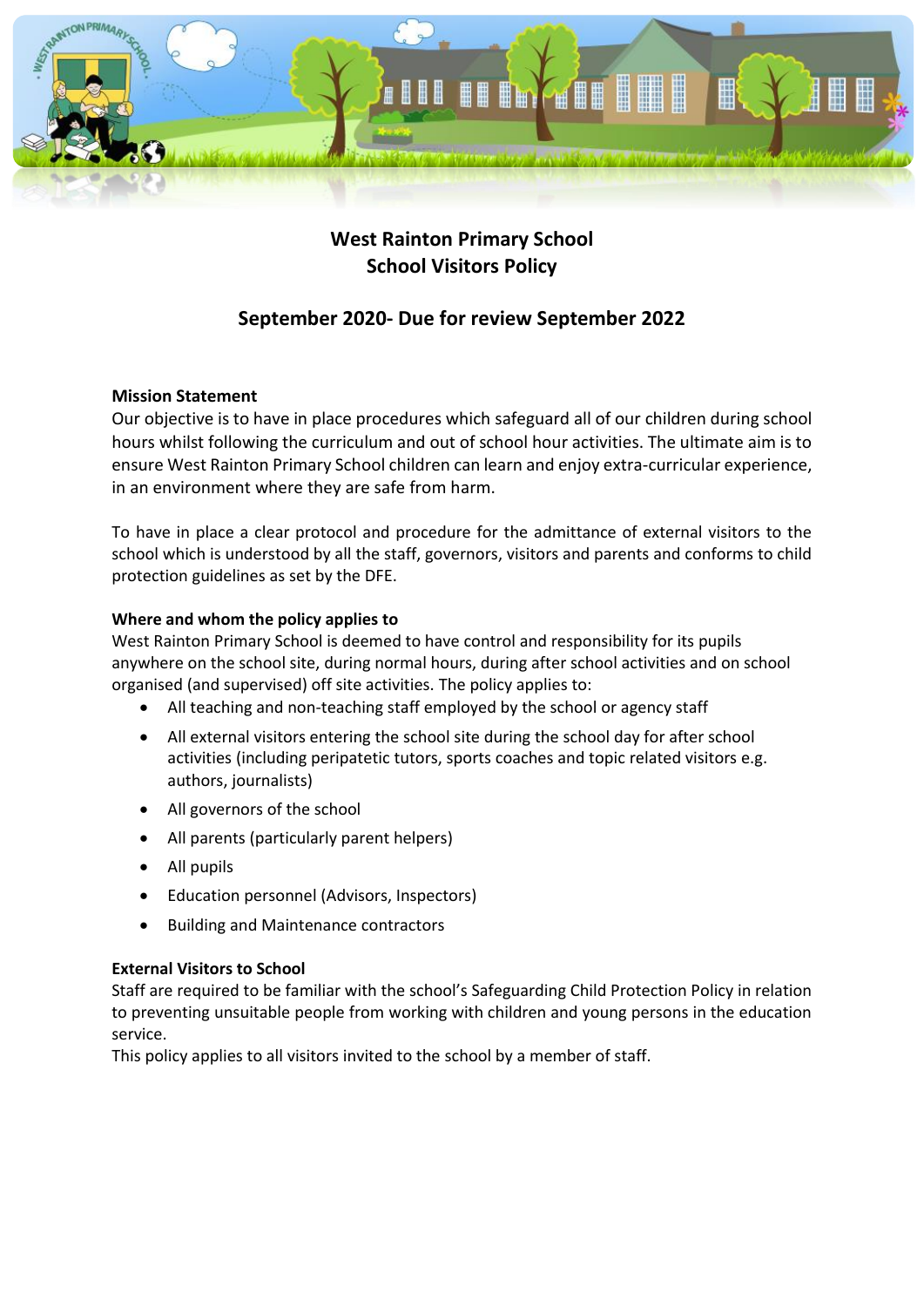#### **Protocol and Procedures**

a) Before a visitor is invited to the school the Headteacher should be informed, with a clear explanation as to the relevance and purpose of the visit and intended date and time for the visit. Permission must be granted by the Headteacher before a visitor is asked to come to school.

b) When inviting visitors to the school they should be asked to bring formal identification with them at the time of their visit and be informed of the procedure for visitors as set out below:

- $\blacksquare$  All visitors must report to reception first not to enter the school via any other entrance
- At reception, all visitors must state the purpose of their visit and who has invited them. They should be ready to produce formal identification.
- All visitors will be asked to sign in on our digital sign in screen
- All visitors are asked to read and agree to the safety messages attached to their lanyards including fire action, mobile phone use, e-safety guidance and safeguarding advice.
- All visitors will be required to wear an identification badge
- Visitors will then be escorted to their point of contact or their point of contact will be asked to come to reception to receive the visitor. The contact will then be responsible for them while they are on site.

c) On departing the school, visitors should leave via reception and sign out on the digital signing screen.

d) Where possible, visits by contractors especially for maintenance should be made at times when the pupils are not on the premises.

### **Unknown/Uninvited Visitors to School**

a) Any visitor to the school site who is not wearing an identification badge should be challenged politely to enquire who they are and their business on the school site

b) They should then be escorted to reception to sign the visitors book and be issued with an identity badge. The procedures for invited visitors then apply

c) In the event that the visitor refused to comply, they should be asked to leave the site immediately and the Headteacher or member of the SLT should be informed promptly.

d) The Headteacher will consider the situation and decide if it is necessary to inform the police

e) In the unknown/uninvited visitor becomes abusive or aggressive, they will be asked to leave the site immediately and warned that if they fail to leave the school grounds, police assistance will be called for.

### **Monitoring and Evaluation**

The suitability of all visitors invited into school to work with the children will be assessed throughout the visit and a decision made as to whether they may be asked to visit the school in future.

### **Visitors Protocol**

All visitors require identification to be allowed on the premises and a prior appointment of at least 24 hours before the meeting. Visitors to the school will be required to sign in at reception and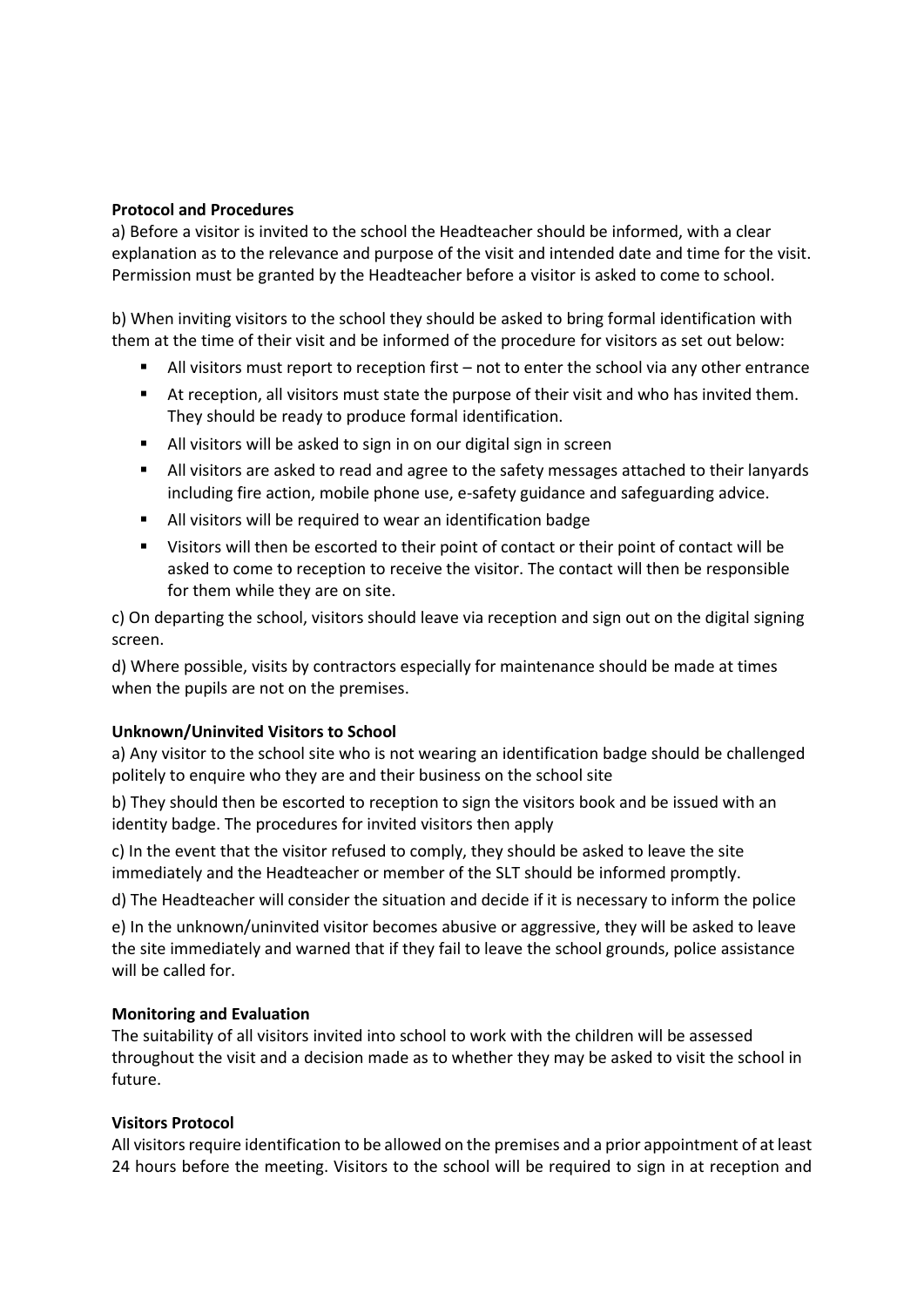bring one form of identification, this may be a driving licence, passport or any other official photographic identification. If a visitor is to be working unsupervised with a pupil, a copy of their DBS certificate is required. With regards to DBS and employment checks, we adopt the same approach as required by Ofsted.

#### **Safeguarding information for visitors:**

Everyone has a duty to keep children safe. Children may disclose information or worries at any point during the school day. It is not unusual for children to disclose information to people they feel less affiliated to and anything could trigger this.

If a child says something that concerns you:

- **DON'T make promises of secrecy**
- **DON'T ask questions of the child**
- **DON'T appear shocked or terrified but instead remain calm and reassuring**
- **DON'T delay in reporting the disclosure**
- **DO listen closely and carefully to everything the child says**
- **DO report it to one of the school's designated officers for child protection immediately**
- **DO complete a record of concern form as soon as possible noting the date, time and as close to the exact wording as you can of the child's disclosure.**

**The school's designated officer for safeguarding is: Mrs Alison McDonough (Headteacher)**

**In her absence, please report to: Mrs Susan Firth (Deputy Headteacher) and Mrs Julia Struthers (EYFS lead)**

**Any records of concern are noted on yellow forms and reported on CPOMS. As a visitor, you would report any concern immediately to any staff member who will support you with the reporting process.** 

#### **The Prevent Duty**

School's also have a duty to provide a form of safeguarding to recognise children at risk of, or who may be vulnerable to, potential radicalisation. While County Durham remains a low risk area for this type of radicalisation we need to remain mindful of this risk to children and be aware of signs that could warrant early intervention.

This very much follows the same procedures as above in school and should be reported in the same manner.

Signs could include:

- Expressing extreme views regarding people of other ethnicities, cultures or faiths.
- Unusual or unsafe online activity.
- Disclosures regarding family members' views or behaviours towards other ethnic groups.
- Signs of isolation, fear or rejection of peer groups
- Recent political or religious conversion
- Conflict with family over political or religious views

#### **E-safety and mobile technologies advice for visitors:**